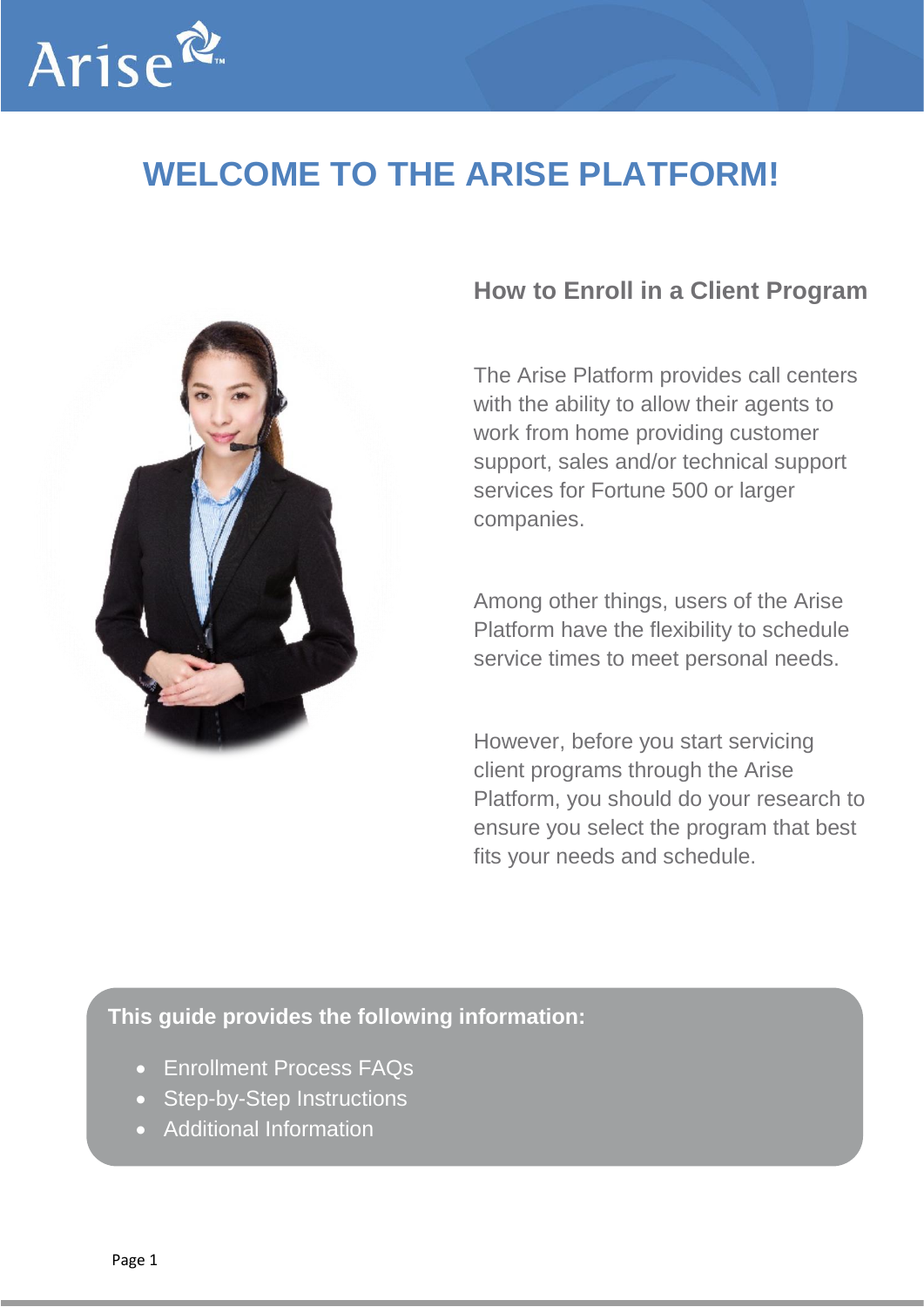

# **BEFORE YOU GET STARTED**

### **Enrollment Process FAQs**

#### **What is an "Opportunity Announcement"?**

An Opportunity Announcement (OA) is a document that contains all the information you need to determine if you, or your agents, would like to provide services for a particular client program. Details about the call types, additional equipment requirements, service revenue\*, certification course schedules and certification requirements are in this document. **It is critical that you read the Opportunity Announcements thoroughly before expressing interest in a client program.**

**\*Service Revenue details are only available to call center owners.**

#### **What Does It Mean to "Express Interest"**

Expressing interest in a client program is the first step to enrolling. When you visit the Portal, and there is something that interests you – click *Select*. At this time, you're indicating you want to be notified of next steps – it does NOT mean that you have enrolled in the course or been selected for the client program.

### **What Does It Mean to "Enroll" and How Do I Know I've Done it?**

Enrolling means you have expressed interest, received instructions on next steps, submitted to a background check, taken any additional assessments, met any other criteria and submitted payment for the certification course.

#### **Am I Automatically Enrolled in a Client Certification Course When I Select It?**

Client programs are available on a first-come, first-serve basis. You may have to take a series of assessments, including a voice assessment, for phone support programs and submit to a background check. Finally, you must pass the course in order to service a program.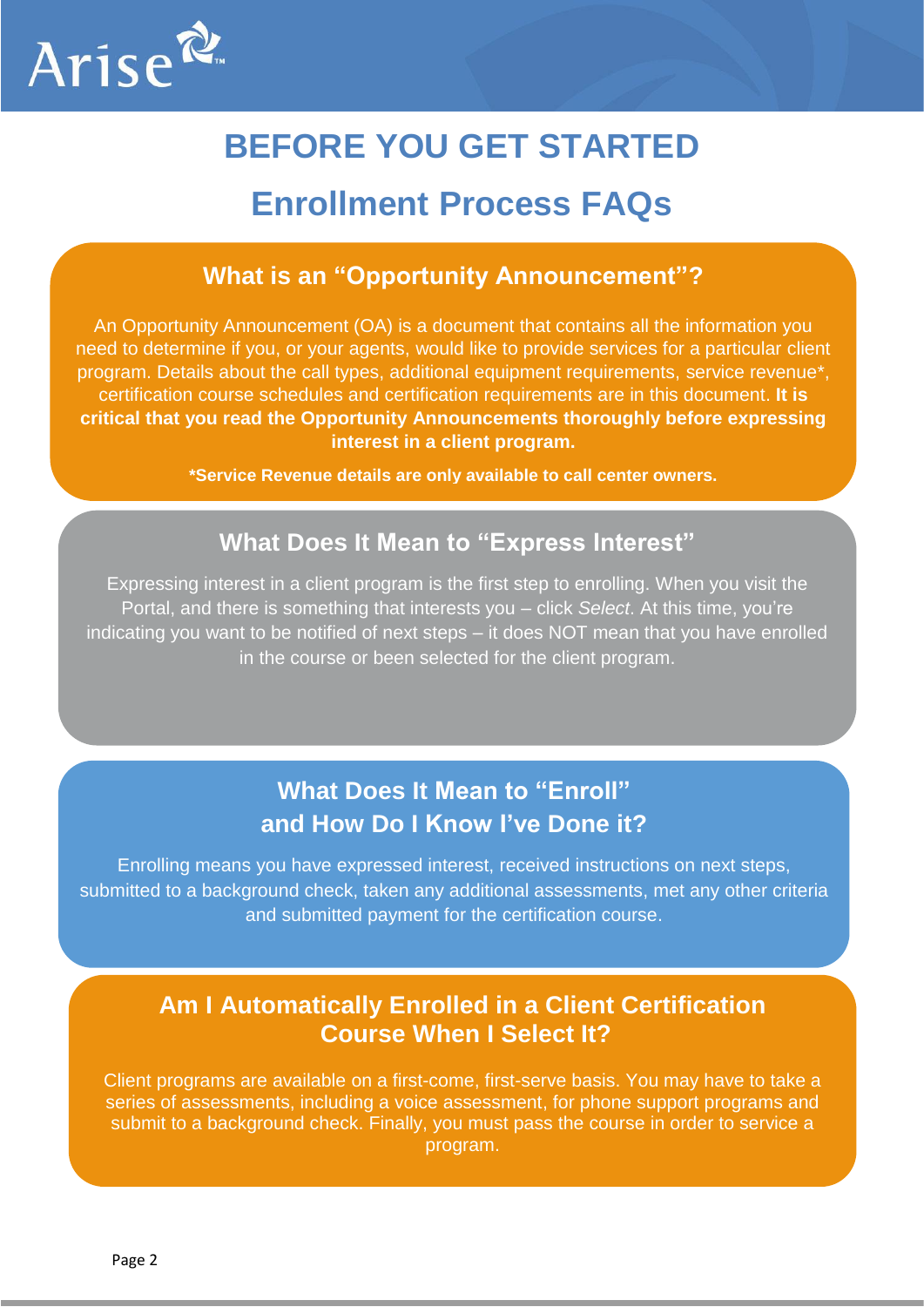

## **ENROLLING IN A CLIENT PROGRAM (STEP-BY-STEP)**

#### **Follow these eight steps to select the right client program for you:**

1. Click the green **INFO** button to review the Opportunity Announcement which contains the details of the specific client program – including information on the call type, service revenue\*, background check and drug testing requirements and assessment requirements, disqualifiers, and whether there are additional equipment requirements.



*\*Service revenue details can only be viewed by the owner of the call center, not agents.*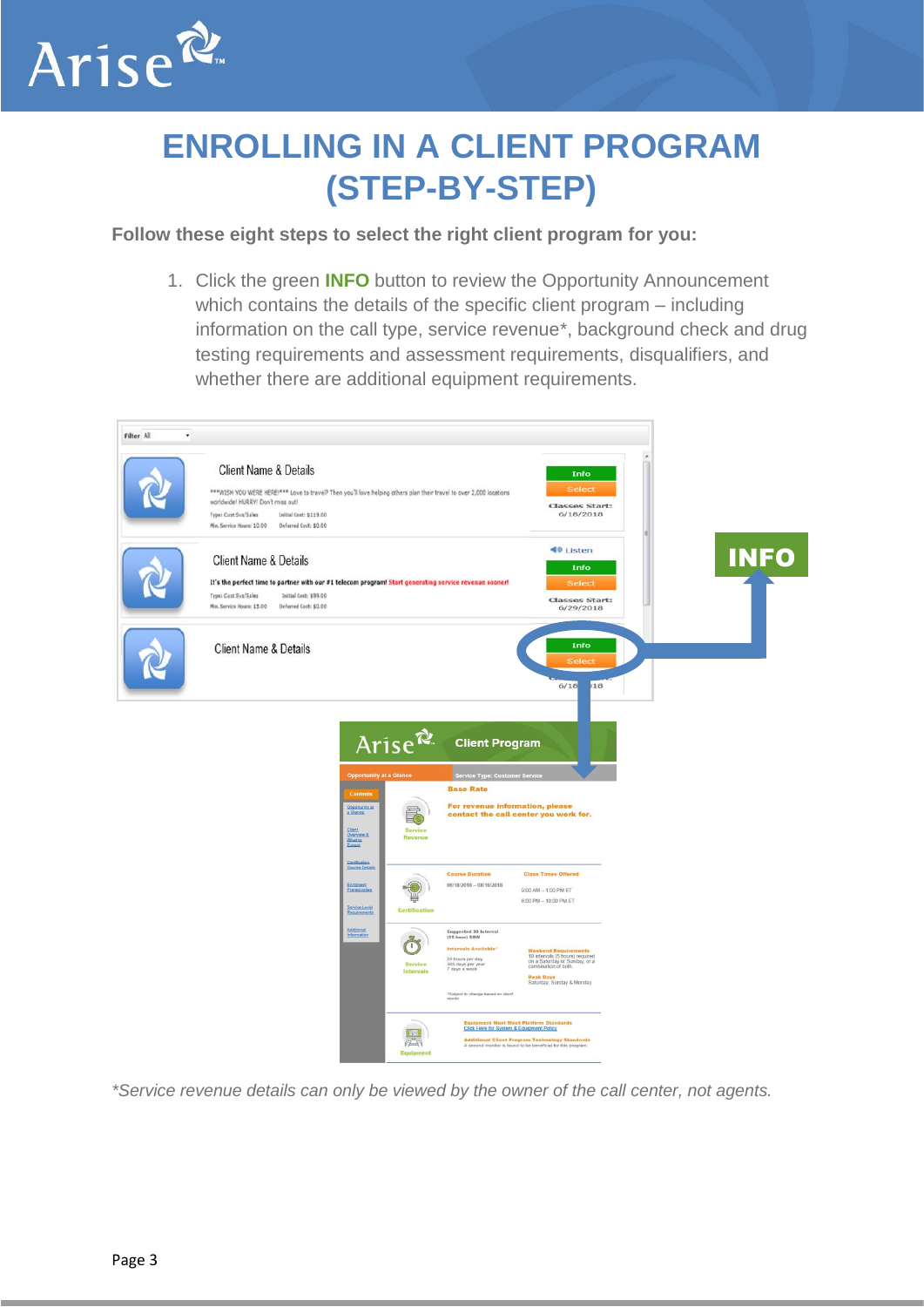

2. Click **SELECT** to review details. The "Opportunity Details" page will then display.

| Filter All          | ٠                                                                                                                                                                                                                                                                                      |                                                                          |
|---------------------|----------------------------------------------------------------------------------------------------------------------------------------------------------------------------------------------------------------------------------------------------------------------------------------|--------------------------------------------------------------------------|
|                     | Client Name & Details<br>***WISH YOU WERE HERE!*** Love to travel? Then you'll love helping others plan their travel to over 2,000 locations<br>worldwide! HURRY! Don't miss out!<br>Initial Cost: \$119.00<br>Type: Cust Svs/Sales<br>Min. Service Hours: 10.00 Deferred Cost: \$0.00 | Info<br><b>Select</b><br><b>Classes Start:</b><br>6/18/2018              |
|                     | Client Name & Details<br>It's the perfect time to partner with our #1 telecom program! Start generating service revenue sooner!<br>Type: Cust Svs/Sales<br>Initial Cost: \$99.00<br>Min. Service Hours: 15.00<br>Deferred Cost: \$0.00                                                 | <b>40 Listen</b><br>Info<br>Select<br><b>Classes Start:</b><br>6/29/2018 |
|                     | <b>Client Name &amp; Details</b>                                                                                                                                                                                                                                                       | Info<br><b>Select</b><br>6/187<br>$\overline{18}$                        |
|                     | This page contains:                                                                                                                                                                                                                                                                    |                                                                          |
| $\bullet$           | Type of service and associated class times for                                                                                                                                                                                                                                         |                                                                          |
|                     | the certification courses                                                                                                                                                                                                                                                              |                                                                          |
| $\bullet$           | The cost of the certification course                                                                                                                                                                                                                                                   |                                                                          |
| $\bullet$           | Required self-paced learning for the course,<br>if any                                                                                                                                                                                                                                 |                                                                          |
| Arise $\mathbb{R}$  | program enrollment                                                                                                                                                                                                                                                                     | $\overline{\mathcal{E}}$<br><b>Online Help</b>                           |
| Opportunity Details |                                                                                                                                                                                                                                                                                        | Notifications                                                            |
| Overview            | 40 O<br><b>Client Name &amp; Details</b><br>Class Cost:<br>\$119.00<br>*** WISH YOU WERE HERE!*** Love to travel? Then<br>you'll love helping others plan their travel to over<br>2,000 locations worldwide! HURRY! Don't miss out!                                                    |                                                                          |
|                     | Arg. Revenue<br>Min. Service Moura:<br>Service Type:<br>view class times.                                                                                                                                                                                                              |                                                                          |
|                     | <b>Required Pre-Work</b>                                                                                                                                                                                                                                                               |                                                                          |
|                     | Time<br>Alume<br>Type<br>Dunation                                                                                                                                                                                                                                                      |                                                                          |
|                     |                                                                                                                                                                                                                                                                                        |                                                                          |
|                     | <b><i>C. Previous</i></b>                                                                                                                                                                                                                                                              |                                                                          |
| <b>Ivacy Policy</b> |                                                                                                                                                                                                                                                                                        | Arise <sup>n</sup>                                                       |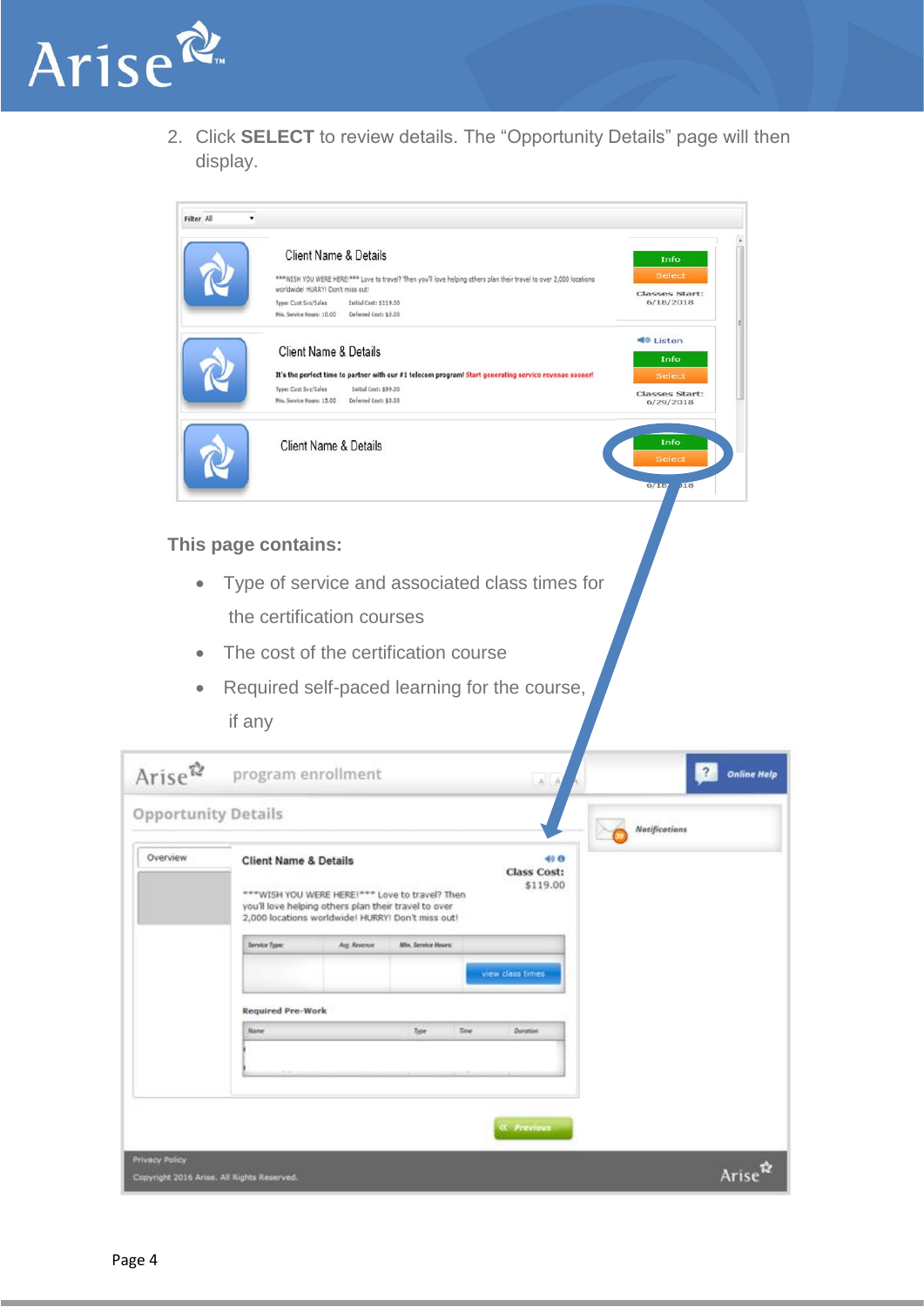

3. Click the **VIEW CLASS TIMES** to display details.

| Arise $\mathbb{R}$                                                  | program enrollment                                                                                                                                                                                                                                                                                           | $A \quad A \quad A$                                 | <b>Online Help</b> |
|---------------------------------------------------------------------|--------------------------------------------------------------------------------------------------------------------------------------------------------------------------------------------------------------------------------------------------------------------------------------------------------------|-----------------------------------------------------|--------------------|
| <b>Opportunity Details</b>                                          |                                                                                                                                                                                                                                                                                                              |                                                     | Natifications      |
| Overview                                                            | <b>Client Name &amp; Details</b><br>*** WISH YOU WERE HERE!*** Love to travel? Then<br>you'll love helping others plan their travel to over<br>2,000 locations worldwide! HURRY! Don't miss out!<br>Min. Service Moura<br>Service Fype:<br>Arg. Revenue<br><b>Required Pre-Work</b><br>Alame<br>Time<br>Type | 40 O<br>Class Cost:<br>\$119.00<br>view class times |                    |
|                                                                     |                                                                                                                                                                                                                                                                                                              | <b><i>OC Previous</i></b>                           |                    |
| <b>Privacy Policy</b><br>Copyright 2016 Arise. All Rights Reserved. |                                                                                                                                                                                                                                                                                                              |                                                     | Arise              |

4. Click **Enroll Now** to select this client program and the corresponding Course. You will then be taken to the **Partner Enrollment Dashboard Home** page

| $\text{Arise}^{\mathcal{R}}$ | program enrollment                                                                                                                       | AAA                             | <b>Online Help</b> |
|------------------------------|------------------------------------------------------------------------------------------------------------------------------------------|---------------------------------|--------------------|
| <b>Opportunity Details</b>   |                                                                                                                                          |                                 | Natifications      |
| Overview                     | <b>Client Name &amp; Details</b><br>*** WISH YOU WERE HERE!*** Love to travel? Then                                                      | 40 O<br>Class Cost:<br>\$119.00 |                    |
|                              | you'll love helping others plan their travel to over<br>2,000 locations worldwide! HURRY! Don't miss out!<br><b>Available Schedules:</b> |                                 |                    |
|                              | Start Date: 4/15/2016 End Date: 5/18/2016<br>Select Class time options:                                                                  |                                 |                    |
|                              | Class Days: Mon - Tue - Wed - Thu - Fri<br>2 10:00 AM - 2:00 PM EST<br><b>Enroll Now</b>                                                 |                                 |                    |
|                              | <b>Required Pre-Work</b>                                                                                                                 |                                 |                    |
|                              | Name<br><b>Type:</b>                                                                                                                     |                                 |                    |
|                              |                                                                                                                                          |                                 |                    |
|                              |                                                                                                                                          |                                 |                    |

*Note: From this point, if you exit the Enrollment Dashboard you must log into the Arise Portal (Portal.Arise.com) to continue. Just click "Resume".*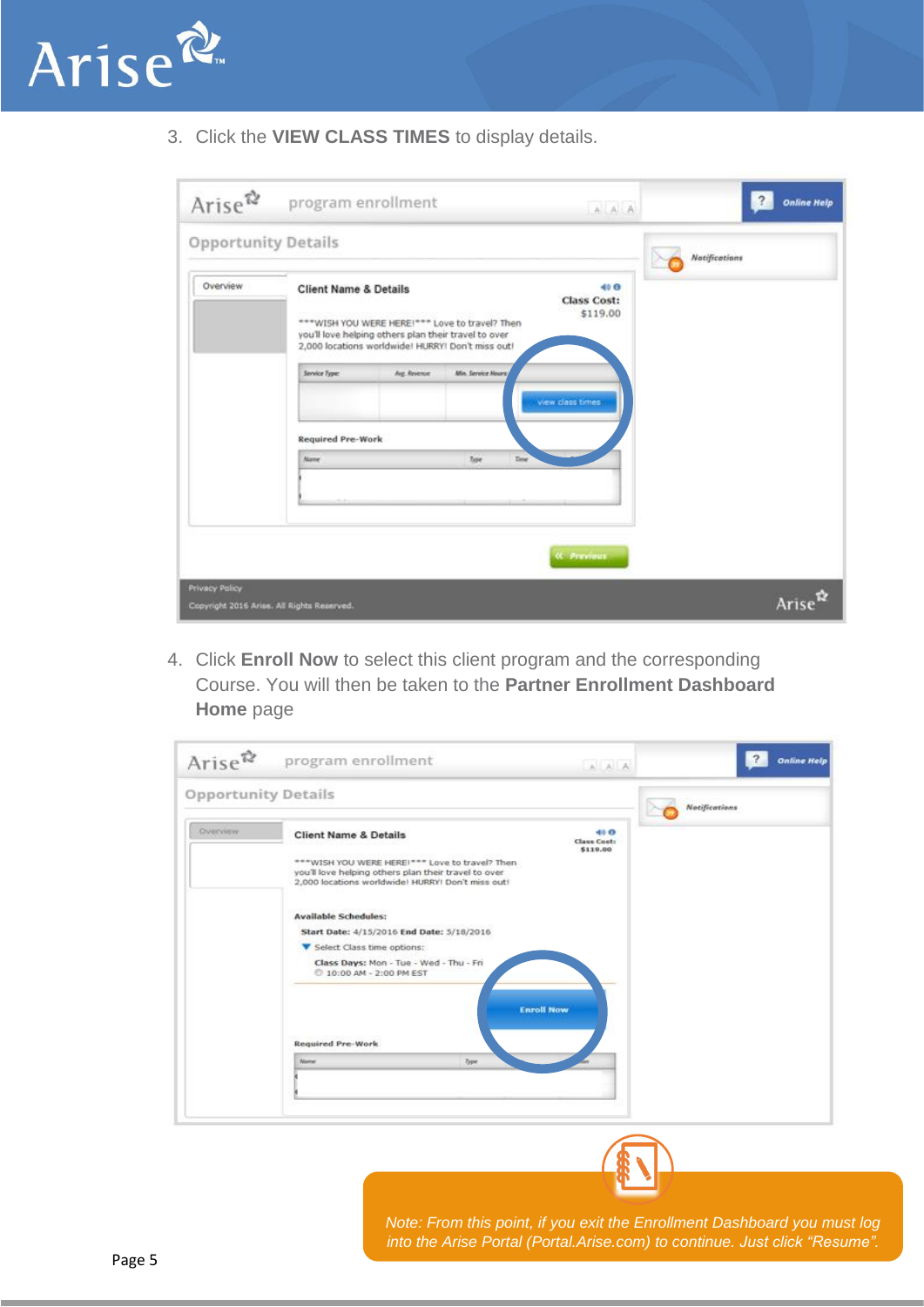

- 5. Once you have selected a course time, you will be asked to complete the remaining steps in the **Enrollment Process**. This could include:
	- Additional computer systems check [\(System & Equipment Policy\)](http://www.ariseworkfromhome.com/equipment/)

|                                                   |                                                                                 |                                                                                                                                                                                              | It is your responsibility to ensure your computer is compliant. Arise will not refund fees if your computer does not meet the minimum technical requirements. |
|---------------------------------------------------|---------------------------------------------------------------------------------|----------------------------------------------------------------------------------------------------------------------------------------------------------------------------------------------|---------------------------------------------------------------------------------------------------------------------------------------------------------------|
|                                                   |                                                                                 | This check determines if your computer meets the unique<br>technical requirements that CSPs must meet in order to use<br>client-required software to service a program you are enrolling in. |                                                                                                                                                               |
|                                                   |                                                                                 | This test will check for the following elements on your computer:                                                                                                                            |                                                                                                                                                               |
|                                                   |                                                                                 | <b>Specification Name</b>                                                                                                                                                                    | <b>Requirement</b>                                                                                                                                            |
|                                                   |                                                                                 | <b>CPU Speed</b>                                                                                                                                                                             | Dual-Core 1.0 GHZ or better, 3+ Core will pass                                                                                                                |
|                                                   |                                                                                 | <b>Internet Download Speed</b>                                                                                                                                                               | 3 MBPS or faster                                                                                                                                              |
|                                                   |                                                                                 | <b>Internet Upload Speed</b>                                                                                                                                                                 | 1.0 MBPS or faster                                                                                                                                            |
|                                                   |                                                                                 | Network Latency Max                                                                                                                                                                          | Less than 150 MS                                                                                                                                              |
|                                                   |                                                                                 | os                                                                                                                                                                                           | Windows 7, Windows 10                                                                                                                                         |
|                                                   |                                                                                 |                                                                                                                                                                                              |                                                                                                                                                               |
|                                                   |                                                                                 | $\boldsymbol{\times}$                                                                                                                                                                        | $2$ GB                                                                                                                                                        |
| Overall Result: PASS<br><b>Specification Name</b> | <b>Your Results</b>                                                             | <b>Resu</b><br><b>Requirement</b>                                                                                                                                                            | Close<br><b>Run</b>                                                                                                                                           |
| <b>CPU Speed</b>                                  | $2.6$ GHz                                                                       | Dual-Core 1.0 GHZ or better, 3+ Co<br><b>PASS</b><br>will pass                                                                                                                               |                                                                                                                                                               |
| <b>Internet Download</b><br><b>Speed</b>          | <b>82.3 Mbps</b>                                                                | 3 MBPS or faster<br><b>PASS</b>                                                                                                                                                              |                                                                                                                                                               |
| <b>Internet Upload</b><br><b>Speed</b>            | 5.3 Mbps                                                                        | 1.0 MBPS or faster<br><b>PASS</b>                                                                                                                                                            |                                                                                                                                                               |
| <b>Network Latency Max</b>                        | 54 ms                                                                           | Less than 150 MS<br><b>PASS</b>                                                                                                                                                              |                                                                                                                                                               |
| <b>OS</b>                                         | Microsoft Windows 7 Professional Edition Service Pack 1<br>(build 7601), 64-bit | Windows 7 only<br><b>PASS</b>                                                                                                                                                                |                                                                                                                                                               |
| <b>RAM</b>                                        | 8.0 GB                                                                          | 2 <sub>GB</sub><br><b>PASS</b>                                                                                                                                                               |                                                                                                                                                               |

- Assessments (voice, chat skills, self-assessment)
- An *example of an assessment experience is shown below. Not all assessments will look this way, they vary by client program.*

 $T = 1$ 

**G** English

-<br>Not Started

 $10M$ 



Arise<sup>2</sup>

n Status Assessment Name

e: Enrollment Test

If you lose your connection, log in with your Session ID 034815479746281710.

e this window while your session is in progress. You will be notified when the session is complete.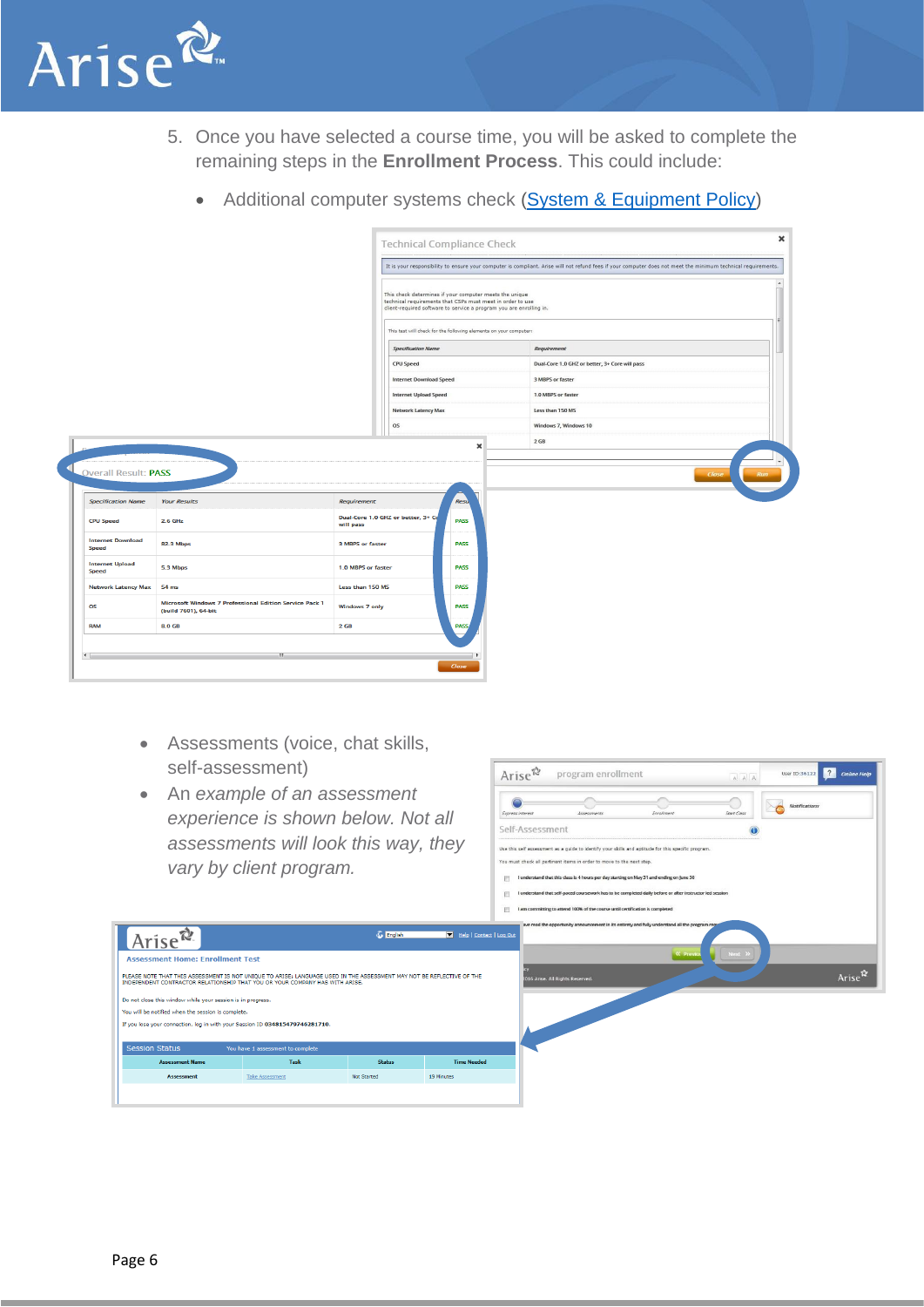

- 6. Once the assessments are completed, you will be asked to pay for the course. If you have not passed the assessments, your will be notified that you are not eligible for the particular course. A waiting period may apply, before you can show interest in another course. (See the OA for more details).
- When you are eligible to finalize your enrollment, your status field on the enrollment dashboard will display **Pay**. Click **Resume** to submit payment.

| ▼<br>Filter All         |                     |
|-------------------------|---------------------|
| Client Dotails          | Resume              |
| <b>Your Status: Pay</b> | <b>Tasses Stags</b> |

• When you are not eligible, your status field on the enrollment dashboard will display **Canceled**.

| Filter All | -                            |  |
|------------|------------------------------|--|
|            | <b>Client Details</b>        |  |
|            | <b>Your Status: Canceled</b> |  |

• After you submit payment, you will receive confirmation of your enrollment onscreen.

| <b>Express Interest</b>          |                                                  | Assessments                                                                                    | <b><i><u>Swallment</u></i></b>                                                                                                          | <b>Start Class</b>          | <b>Notifications</b>                                                                                                                                                                       |                              |                          |  |                                                                              |  |  |           |                       |
|----------------------------------|--------------------------------------------------|------------------------------------------------------------------------------------------------|-----------------------------------------------------------------------------------------------------------------------------------------|-----------------------------|--------------------------------------------------------------------------------------------------------------------------------------------------------------------------------------------|------------------------------|--------------------------|--|------------------------------------------------------------------------------|--|--|-----------|-----------------------|
|                                  | Pay for Class                                    |                                                                                                |                                                                                                                                         | $\bigcirc$                  |                                                                                                                                                                                            |                              |                          |  |                                                                              |  |  |           |                       |
|                                  |                                                  | This step is required to pay for the class and to complete your enrollment in the Opportunity. |                                                                                                                                         |                             |                                                                                                                                                                                            |                              |                          |  |                                                                              |  |  |           |                       |
| <b>Class</b>                     |                                                  | <b>Mal</b> Cost                                                                                | <b>Deferred Cost</b>                                                                                                                    | <b>Initial Cost</b>         |                                                                                                                                                                                            |                              |                          |  |                                                                              |  |  |           |                       |
|                                  | Webcast                                          | \$129.00                                                                                       | \$0.00                                                                                                                                  | \$129.00                    |                                                                                                                                                                                            |                              |                          |  |                                                                              |  |  |           |                       |
|                                  |                                                  |                                                                                                | <b>Your Cost Today</b>                                                                                                                  | \$129.00                    |                                                                                                                                                                                            |                              |                          |  |                                                                              |  |  |           |                       |
|                                  | <b>About Vouchers and Deferred Payment Plans</b> |                                                                                                |                                                                                                                                         |                             |                                                                                                                                                                                            |                              |                          |  |                                                                              |  |  |           |                       |
|                                  |                                                  |                                                                                                | Vouchers are automatically applied against the total course cost. Note: Payments with vouchers are ineligible for use on some programs. |                             | Deferred Payment Plan allows fees to be paid in monthly installments. This comes with Post Certification and will be deducted from the Independent Business Owner's invoice on the 22nd of |                              |                          |  |                                                                              |  |  |           |                       |
|                                  |                                                  | each month until the remaining balance of the course price has been liquidated.                |                                                                                                                                         |                             |                                                                                                                                                                                            |                              |                          |  |                                                                              |  |  |           |                       |
|                                  | Select payment option                            |                                                                                                |                                                                                                                                         |                             |                                                                                                                                                                                            |                              |                          |  |                                                                              |  |  |           |                       |
| Pay In Full $\blacktriangledown$ |                                                  |                                                                                                |                                                                                                                                         |                             |                                                                                                                                                                                            |                              |                          |  |                                                                              |  |  |           |                       |
|                                  | <b>Billing Information</b>                       |                                                                                                |                                                                                                                                         |                             |                                                                                                                                                                                            |                              |                          |  |                                                                              |  |  |           |                       |
| Card Type                        | $\overline{\phantom{a}}$ Number                  |                                                                                                | <b>CVV</b>                                                                                                                              | D Expiration Date 1m V 2016 |                                                                                                                                                                                            |                              |                          |  |                                                                              |  |  |           |                       |
| Use My Profile Address           |                                                  |                                                                                                |                                                                                                                                         |                             |                                                                                                                                                                                            |                              |                          |  |                                                                              |  |  |           |                       |
| Name                             |                                                  |                                                                                                |                                                                                                                                         |                             | Filter All                                                                                                                                                                                 | $\overline{\phantom{a}}$     |                          |  |                                                                              |  |  |           |                       |
| Address                          |                                                  |                                                                                                | Apt/Suite                                                                                                                               |                             |                                                                                                                                                                                            |                              |                          |  |                                                                              |  |  |           | $\bullet$             |
| City                             |                                                  | None<br>State                                                                                  | $\overline{z}$ Zip/Postal Code                                                                                                          |                             |                                                                                                                                                                                            |                              | <b>Client Details</b>    |  |                                                                              |  |  |           | <b>Class Details</b>  |
| Phone                            |                                                  |                                                                                                |                                                                                                                                         |                             |                                                                                                                                                                                            |                              | Class Starts In: 32 days |  |                                                                              |  |  |           | <b>Classes Start:</b> |
|                                  |                                                  |                                                                                                |                                                                                                                                         |                             |                                                                                                                                                                                            | <b>Your Status: Enrolled</b> |                          |  | course material at any time, and instructor-led class at the scheduled time. |  |  | 4/12/2016 |                       |
|                                  |                                                  |                                                                                                |                                                                                                                                         |                             |                                                                                                                                                                                            |                              |                          |  |                                                                              |  |  |           |                       |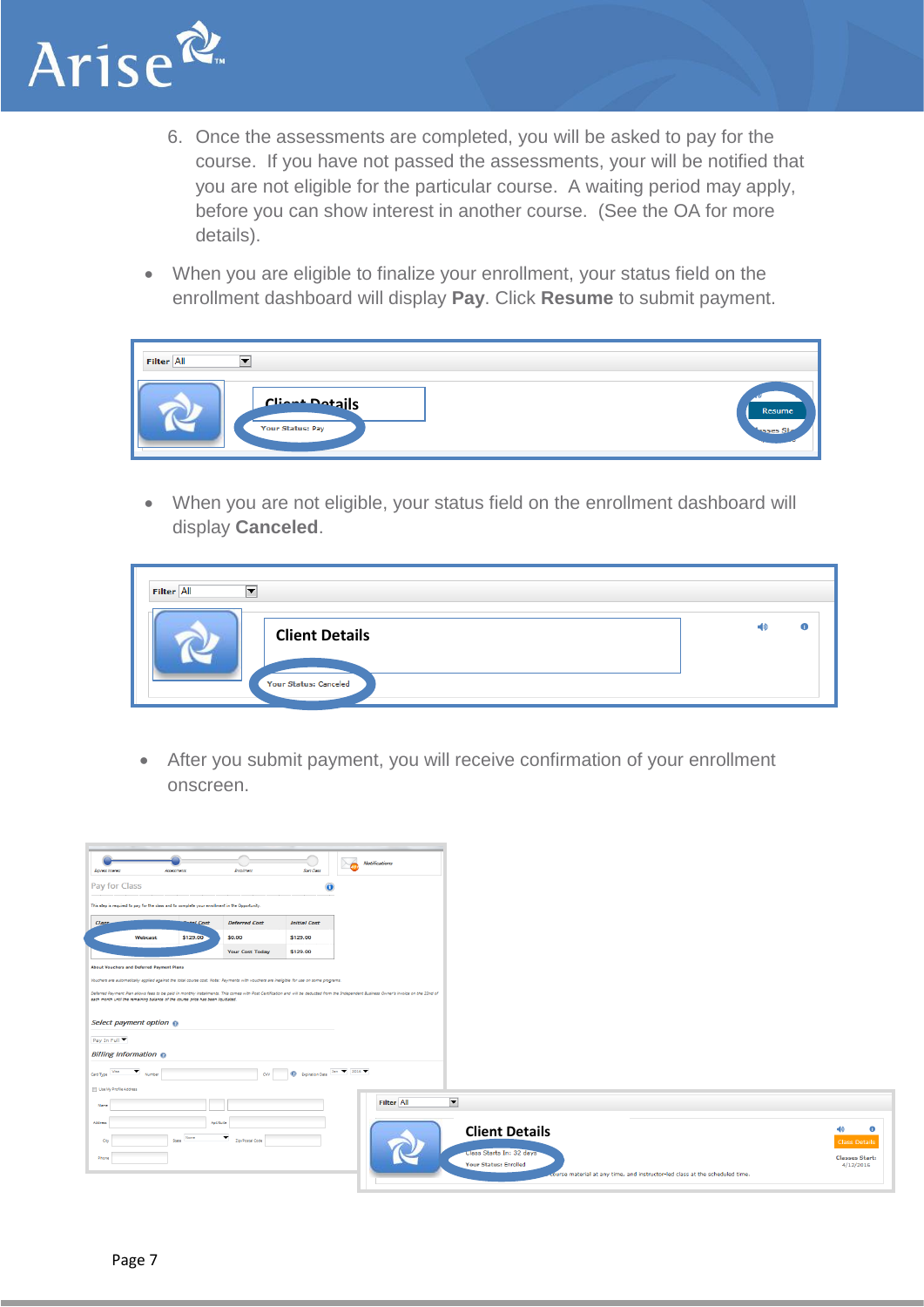

7. Click "**Class Details**" to proceed to the **Class Details** screen. The screen will display "**Class Starts in X days**" or "**Class Starts Now**."

| Filter All | IV.                                                                                                                                                                    |                                    |
|------------|------------------------------------------------------------------------------------------------------------------------------------------------------------------------|------------------------------------|
|            | <b>Client Details</b>                                                                                                                                                  | <b>Class Details</b>               |
|            | Class Starts In: 32 days<br><b>Your Status: Enrolled</b><br>You may access any self-paced course material at any time, and instructor-led class at the scheduled time. | <b>Classes Start:</b><br>4/12/2016 |

8. Click "**Start Class Now"**" to attend class on the specified start date, or the "**Access Link**" to start a selfpaced course on Arise U (please ensure you have your pop up blocker turned off). Please note that not all certification courses have self-paced requirements. \*

| Arise <sup>2</sup>                                                                                                                          |                  |                    |                          |                          |
|---------------------------------------------------------------------------------------------------------------------------------------------|------------------|--------------------|--------------------------|--------------------------|
| <b>Class Details</b>                                                                                                                        |                  |                    |                          |                          |
| <b>Course Details Here</b>                                                                                                                  |                  |                    |                          |                          |
|                                                                                                                                             |                  |                    |                          |                          |
| <b>Current Enrollment:</b><br>Start Date: 5/31/2016 End Date: 6/30/2016<br>Class Days: Mon - Tue - Wed - Thu - Fri<br>9:00 AM - 1:00 PM EST |                  |                    |                          |                          |
| <b>Required Pre-Work</b>                                                                                                                    |                  |                    |                          | <b>Class Starts Now!</b> |
| <b>Name</b>                                                                                                                                 | Туре             | Time               | <b>Duration</b>          | <b>Access Link</b>       |
|                                                                                                                                             | Online           | Anytime            | $1.00$ Hrs               | start now                |
| <b>Course Details</b>                                                                                                                       | Online           | Anytime            | $1.00$ Hrs               | start now                |
|                                                                                                                                             | Online<br>Online | Anytime<br>Anytime | $1.00$ Hrs<br>$1.00$ Hrs | start now<br>start now   |

\*Some client programs may include pre-course work. Assigned pre-course work will be provided to you by the class instructor 3 to 5 days before class starts.